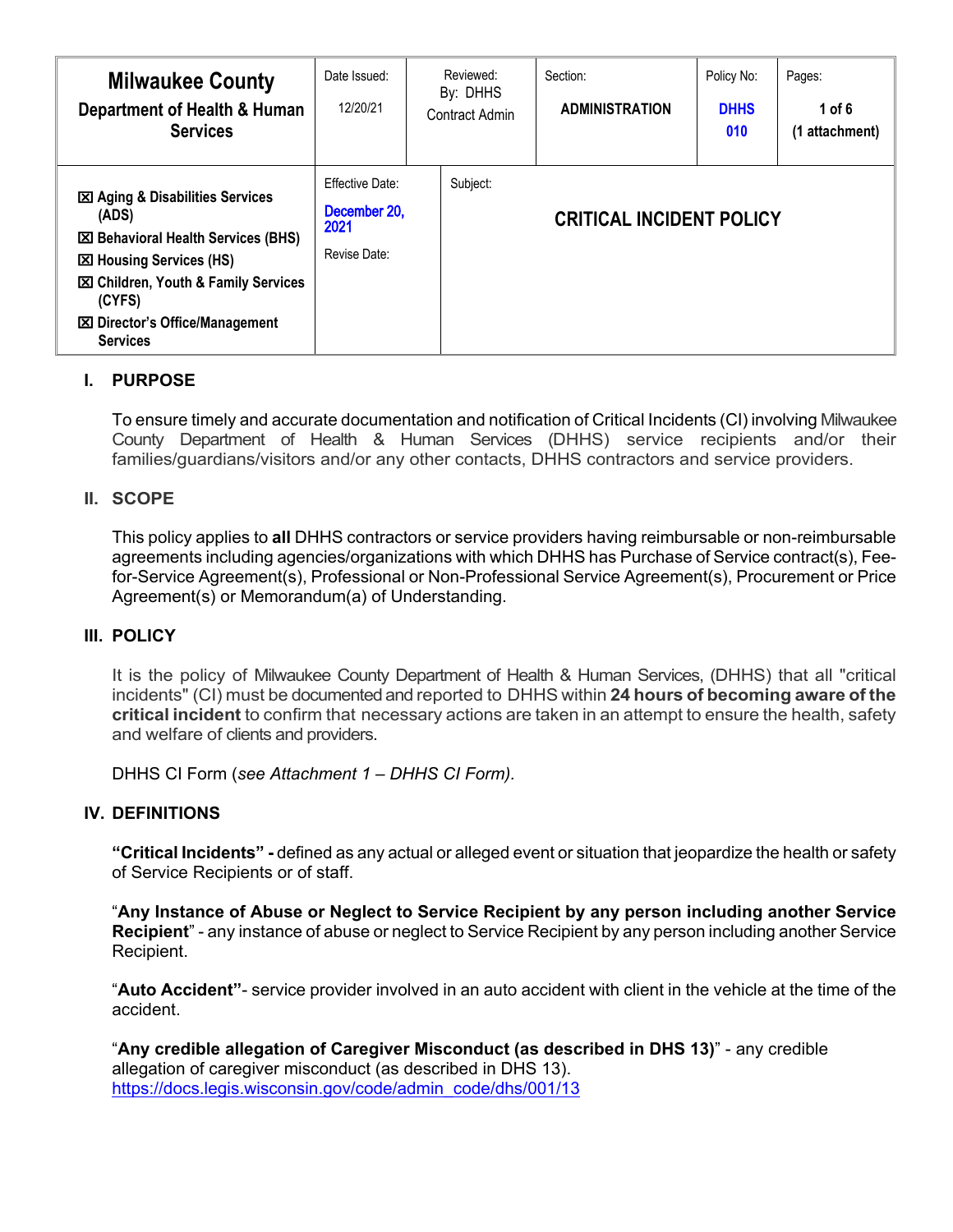#### **IV. DEFINITIONS** (cont'd)

"**Damage to Facility**"- any damage to the DHHS funded site or facility that the agency is seeking compensation for.

**"Death**" - death that occurs at DHHS funded site, or while enrolled in DHHS funded service. For CARS please also follow "CARS Death Policy."

**"Direct Service Provider**" (DSP) – Provider employee, volunteer, paid or unpaid intern, Independent Service Provider or subcontractor, who provides direct care and/or Covered Services to a Participant/Service Recipient on behalf of a Provider, for which the Provider receives compensation from the Purchaser under the agreement.

"**Disease Outbreak"** - an outbreak of a serious communicable disease as defined in DHS 145 Appendix A.

**"Environmental Hazard"** - exposure to a toxin, biohazard, or potentially life-threatening environmental hazard by service recipient that the service provider or agency becomes aware of in the course of providing services from DHHS funded program.

"**Evacuation or Closure of Facility or Provider Site**" - any condition requiring the closure of DHHS funded site or facility requiring the execution of agency's Emergency Management Plan, which necessitates a need to evacuate (other than a fire drill) or remove service recipients.

"**Fire Setting**" – fire setting. For Children's Community Mental Health Services and Wraparound Milwaukee Wraparound only: deliberate act of setting a fire.

"**Indirect Staff**"- is an employee, individual independent contractor or subcontractor who is not a DSP, but is associated with Covered Services as a supervisor, billing staff, case records and/or quality assurance worker, and/or is someone (i.e.: volunteer) who has access to clients, client property, and/or client information of Service Recipients. Agency owner, President, CEO, Executive Director, and/or Senior Staff are considered Indirect Staff if reporting to work at a site where Covered Services are provided.

"**Law Enforcement involvement**" - law enforcement involvement due to an incident that jeopardizes the health, safety and wellbeing of service recipients or DSP or Indirect Staff.

"**Unfavorable Media Exposure**" - any event involving law enforcement or first responders that could result in unfavorable media exposure/publicity (e.g., published or broadcasted) – see section V. for further followup requirements. For Children's Community Mental Health Services and Wraparound Milwaukee only – follow Media Protocol.

"**Medication Error**" - a medication administration error with significant consequence e.g., need for consultation with a doctor, ER visit, etc.

"**Missing service recipient**" - missing person's report filed with law enforcement and/or for Housing Services only – law enforcement requested to perform a wellness check. For CYFS only – follow requirements per CYFS CI Policy No. 10 and Missing Youth Policy No. 26. For Children's Community Mental Health Services and Wraparound Milwaukee only – follow Runaway/Missing protocol.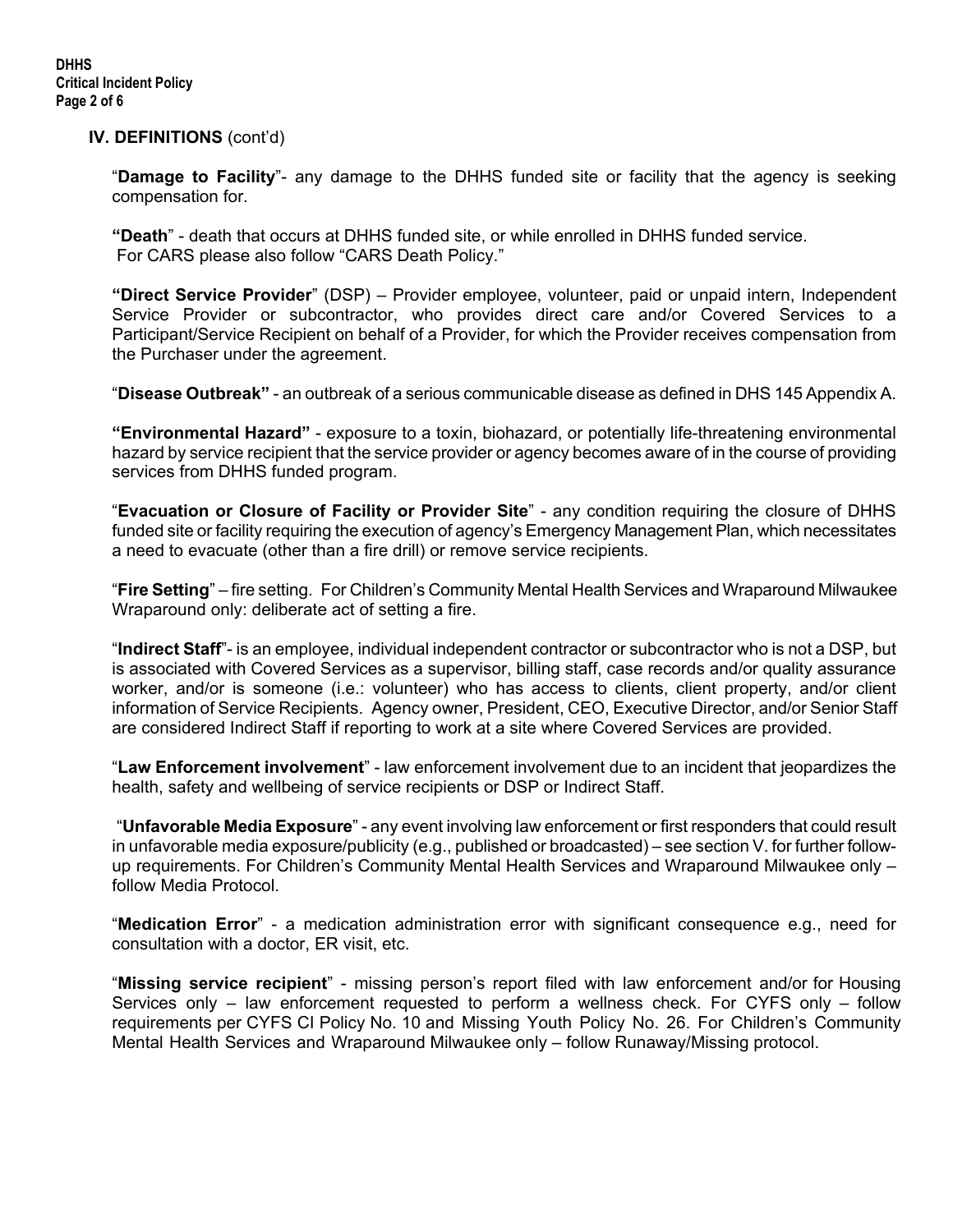#### **IV. DEFINITIONS** (cont'd)

**"Other" - any other incident of a critical nature that may not be identified above (i.e., death threat made to a Service Recipient, DSP, or Indirect Staff, etc.)**" - any other Incident of a critical nature as stated.

"**Overdose of drugs or alcohol by Service Recipient"-** any overdose that occurs by service recipient.

"**Owner/admin/board member convicted or being investigated by Governmental Agency**" - when an owner/license holder, administrator, board member has been convicted of any crime or has been or is being investigated by any governmental agency for any act or offense.

**"Physical Force to Apprehend**" - any use of physical force to apprehend a service recipient attempting to elope.

"**Physical injury**"- a serious injury, trauma, or acute physical distress requiring the services of a licensed medical practitioner that occurred in a DHHS funded site/facility, or at any other location related to the services.

"**Physical or sexual assault/misconduct or Commercial Sexual Exploitation/Trafficking**" - physical or sexual assault/misconduct or commercial sexual exploitation/trafficking or possessing child pornography.

"**Protective Services Contact**" – Any event that requires contacting child or adult protective services (CPS or APS) including abuse, neglect, malnourishment, etc.

"**Provider**" – an agency, organization or individual with whom a DHHS contract, agreement or Memoranda of Understanding has been executed.

**"Purchaser**" - Purchaser is a governmental subunit of Milwaukee County managing and providing mental health, substance abuse and/or health and social services.

"**Service Recipient**" - Person or persons identified in a service authorization or service plan as the recipient of Covered Services provided by the Direct Service Provider. Also referred to as participant, consumer, client, patient, enrollee, or resident.

"**Suicide attempt by Service Recipient"** – significant attempt by service recipient to end one's life. Note: Do not report CI for acts of self-injury/abuse where intent to end one's life is not present, injury is superficial and/or medical attention is not sought.

"**Service Recipient Restraint and/or Injury to a Service Recipient during a restraint**"- any use of a restraint of a service recipient. Any injury of a service recipient during the use of a restraint.

"**Violence**" – threat of harm/physical assault, actual physical assault, or use of weapons if medical attention and/or law enforcement is involved; and/or incident falls under "Duty to Warn" (Tarasoff rule).

#### **CYFS Only**

**"Youth damaging, losing and/or stealing the personal property of others, e.g., other youth or staff"**

**"Property of Youth being damaged, lost and/or stolen"**

**"Death"-** Death of someone who had a direct connection with youth who is a service recipient.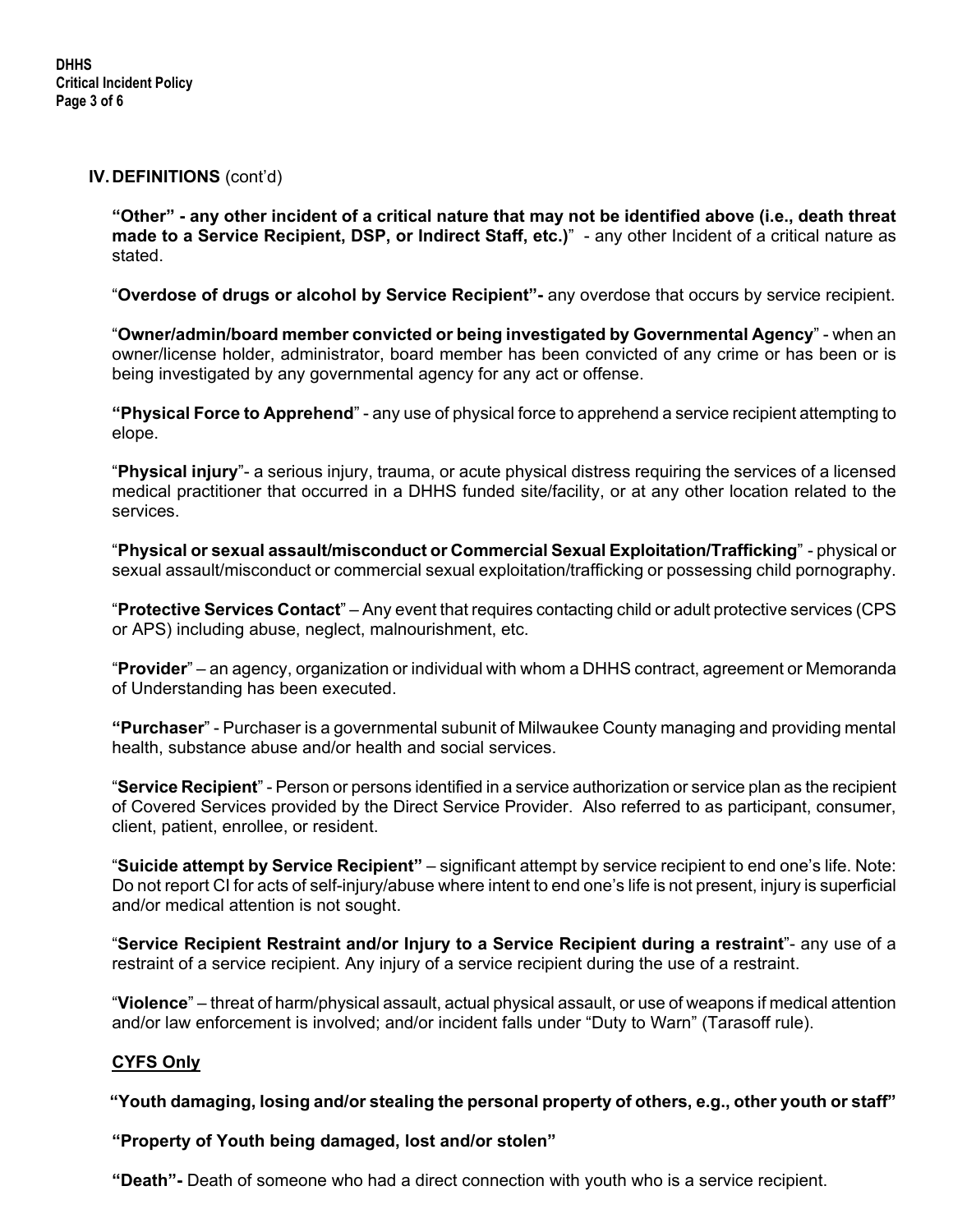# **V. REQUIREMENTS and PROCEDURE**

All required notifications to Purchaser must be submitted using the DHHS Critical Incident Form:

- $\triangleright$  Provider who witnessed the CI is responsible for the completion of the CI Form.
- $\triangleright$  For incidents that agency did not witness (within 24 hours of becoming aware of the critical incident) agency supervisor or designee must conduct investigation as necessary, and complete CI Form.

#### Providers' supervisor is responsible for ensuring the CI Form is submitted to DHHS for any CI and filed in agency file.

Critical Incidents must be reported in writing to Purchaser as defined by the respective contract division/department Policy and Procedures.

Following your agency's submission of a CI Form, the respective division or network will be in contact with you to provide further guidance.

#### **Refer to page 6 of this Policy: location and submission of CI Form**

In addition, Provider must immediately report Critical Incidents to the parent/guardian, Care Coordinator, Care Management/Support and Service Coordination Agency, Case Management Agency, Recovery Support Coordinator, and/or Human Service Worker/Justice Worker (if applicable).

Critical Incidents must also be reported to the appropriate State, Federal and local agencies as required.

Critical incident and notifications shall be documented in the Case Notes.

#### **Critical Incident situations that must be reported include, but are not limited to, the following or as otherwise defined by the policy of the respective contract division:**

- 1. Any Instance of Abuse or Neglect to Service Recipient by any person including another Service Recipient
- 2. Auto Accident
- 3. Any Credible Allegation of Caregiver Misconduct (as described in DHS 13)
- 4. Damage to Facility
- 5. Death
- 6. Disease Outbreak
- 7. Environmental Hazard
- 8. Evacuation or Closure of Facility or Provider Site
- 9. Fire Setting
- 10. Law Enforcement Involvement
- 11. Unfavorable Media Exposure
- 12. Medication Error
- 13. Missing Service Recipient
- 14. Other An Incident of a Critical Nature that may not be identified above (i.e., death threat made to a Service Recipient, DSP, or Indirect Staff, etc.)
- 15. Overdose of drugs or alcohol by Service Recipient
- 16 Owner/admin/board member convicted or being investigated by Gov't Agency
- 17. Physical Force to Apprehend
- 18. Physical Injury
- 19. Physical or Sexual Assault/Misconduct or Commercial Sexual Exploitation/Trafficking
- 20. Protective Services Contact
- 21. Suicide Attempt by Service Recipient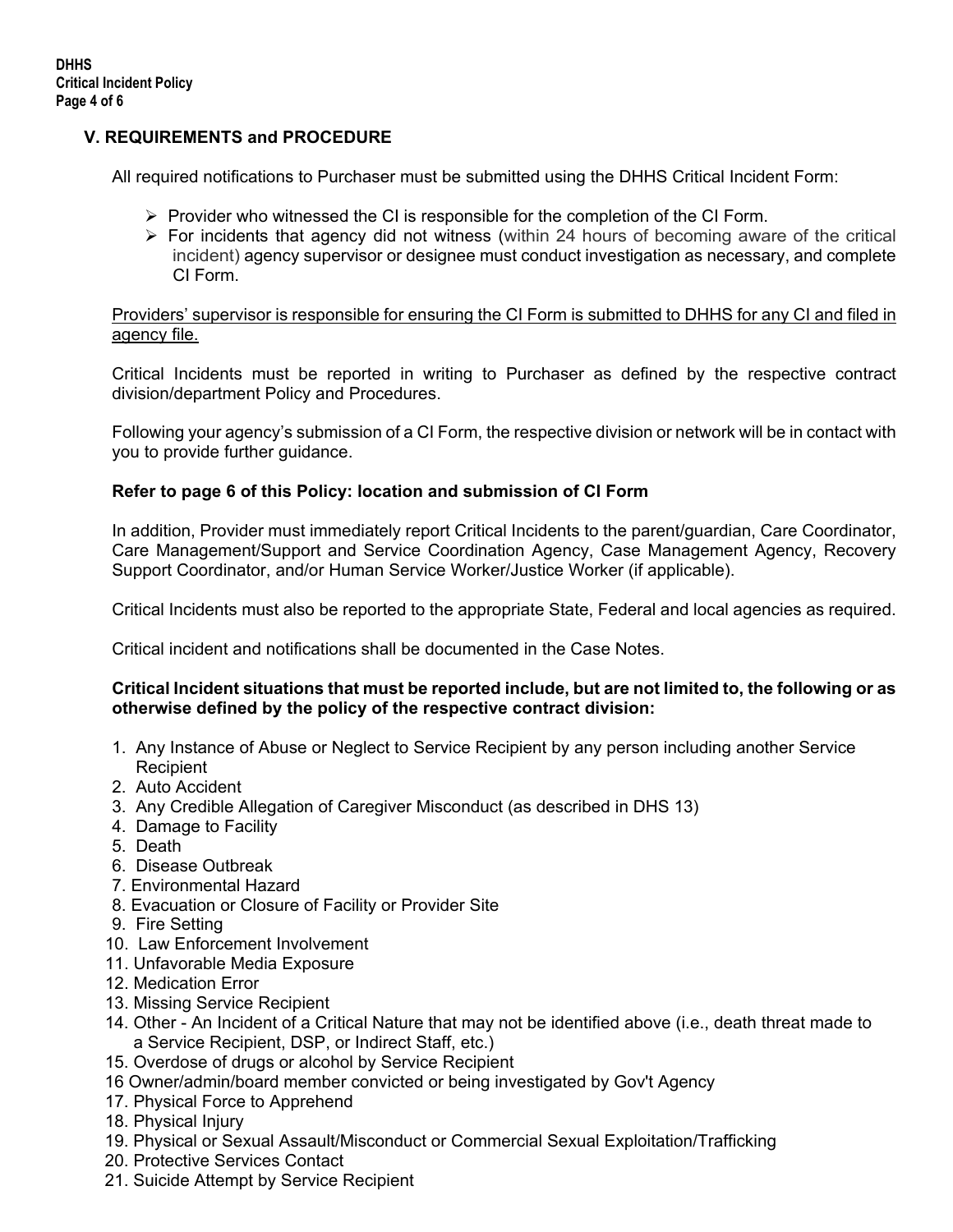# **V. REQUIREMENTS and PROCEDURE** (cont'd)

- 22. Service Recipient Restraint and/or Injury to a Service Recipient during a Restraint
- 23. Violence

# **CYFS Only**

24. Youth damaging, losing and/or stealing the personal property of others, e.g., other youth or staff

- 25. Property of Youth being damaged, lost and/or stolen
- 26. Death of someone who had a direct connection with youth who is a service recipient

# **Provider Critical Incident Procedure**

Written procedure must be developed by the Provider outlining the following key elements for managing critical incidents. Procedure must be made available to DHHS upon request:

- Provider will develop and implement systems and processes for appropriate, effective and timely responses to, communication and management of, CI's.
- Provider process will identify designated staff members to assist in prevention, management, and appropriate communication of CI's.
- The Provider's process should include what steps need to be taken in the event of an actual or alleged CI, who and what entities need to be notified, and parties responsible to investigate actual and alleged CIs to prevent future incidents of the same nature. Process must include root cause analysis and any corrective actions implemented.
- Related to "Unfavorable Media Exposure" (any event involving law enforcement or first responders that could result in unfavorable media exposure/publicity (e.g., published or broadcasted)):

Provider/Agency CI Procedure to designate agency Communications Liaison to be responsible for following up if contacted by the media. Subsequent to a media inquiry, Liaison's name and contact information, including a cell phone number, should be shared with the DHHS Director's Office, in the event DHHS needs to reach someone in a crisis situation. Provider/Agency to ensure DHHS has up-to-date records should there be a change made to Agency Communications Liaison information.

**Before responding to any questions** being asked by the Media:

- 1. If contacted by the Media regarding a crisis situation, do not immediately comment. Obtain pertinent information, including: name of media outlet, name of the reporter, contact information, the focus of the inquiry, and the deadline for responding back to them.
- 2. Notify DHHS Communications Manager before the deadline to respond to the reporter. Discuss an appropriate response. Once a response has been developed, designate a spokesperson from your agency to respond to the media inquiry. (see notification information below):

Contact DHHS immediately to notify of Media contact to formulate an appropriate response before speaking with Media as well as strategize best course of action, etc.

#### **DHHS Notification Information**:

 **Director's Office**: DHHS Communications Manager **Phone No**. - (414) 289-5885 (leave voice message if necessary) **Email** – [jill.lintonen@milwaukeecountywi.gov](mailto:jill.lintonen@milwaukeecountywi.gov)

3. After discussion with DHHS/Communications Manager, agency to respond back to Media inquiry.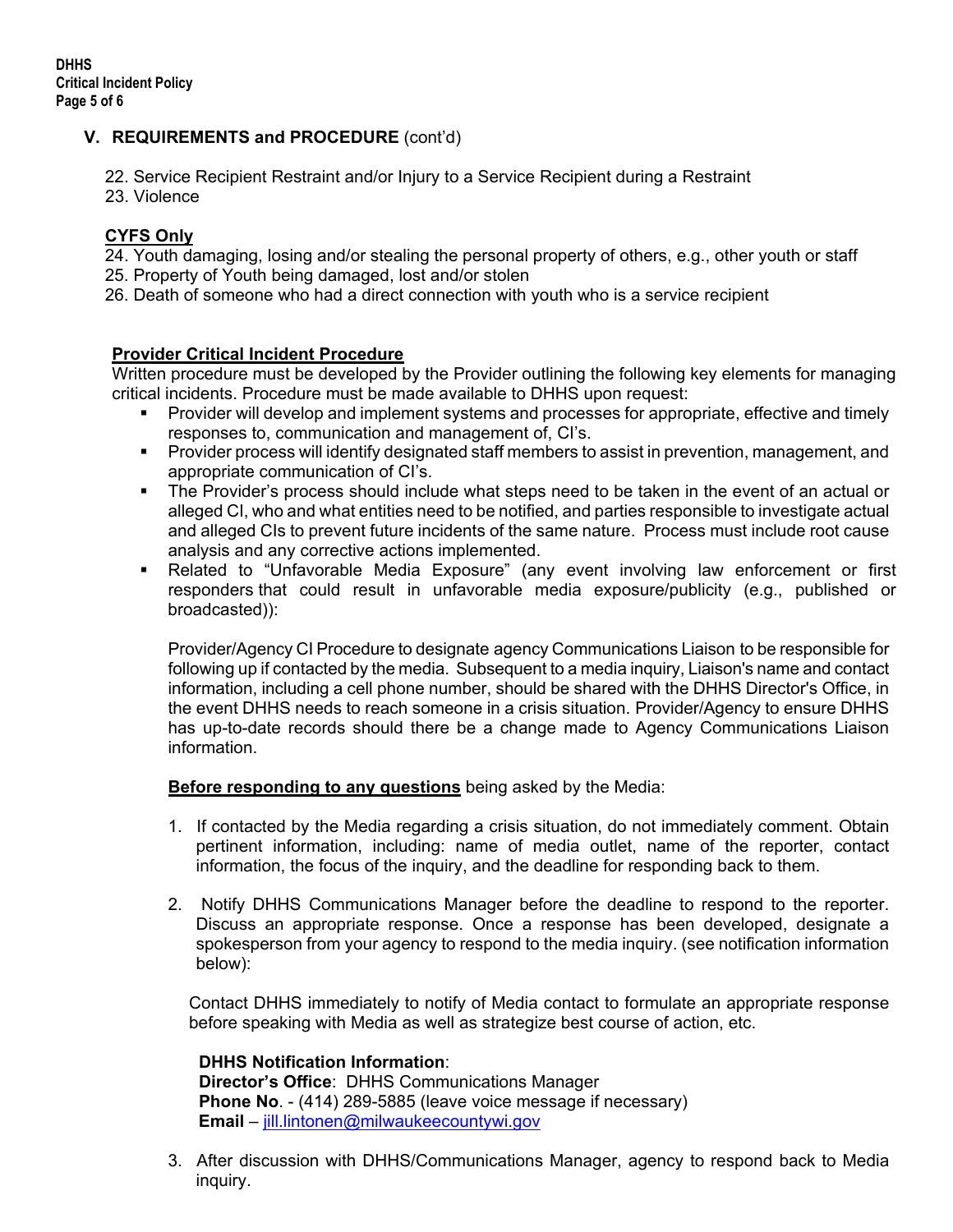## V. **REQUIREMENTS and PROCEDURE** (cont'd)

#### **Provider Critical Incident Procedure must be reviewed annually and updated as needed.**

#### **CI Form Submission Requirements**:

#### **Critical Incidents must be reported to DHHS in writing t[o DHHSCI@milwaukeecountywi.gov](mailto:DHHSCI@milwaukeecountywi.gov) using DHHS CI (fillable) Form.**

- When submitting CI Form, email and attachment must be safeguarded by the sender for all service recipient specific CIs as well as for agency or service provider specific CIs if it includes electronic Protected Health Information (ePHI), or Personally Identifiable Information (PII).
- On Subject Line of email please include applicable Division and/or Network. **Do Not include PII on the subject line** (name of service recipients or providers on CI).
- For Children's Community Mental Health Services and Wraparound Milwaukee, Care Coordinators must complete the Critical Incident Report in Synthesis. Providers must submit their CI Forms via File Store in Synthesis.

**Location to Access CI Policy and Form:** (copy/paste URL to your web browser) <https://county.milwaukee.gov/EN/DHHS/Provider-Portal> or at Division and/or Network locations as specified below:

- BHS CARS Providers**:** <http://milwaukeebhd.policystat.com/?lt=qhaRCXS6xPmzmujl7g3RdN> (search for CI Policy No. 010) (click link)
- Wraparound Provider[s: http://wraparoundmke.com/quality-assurance/policies-procedures/](http://wraparoundmke.com/quality-assurance/policies-procedures/) (click link)
- CYFS Providers: (copy/paste URL to your web browser) https://county.milwaukee.gov/EN/DHHS/Provider-Portal/DYFS-Providers

#### **Attachment:**

1. DHHS Critical Incident Form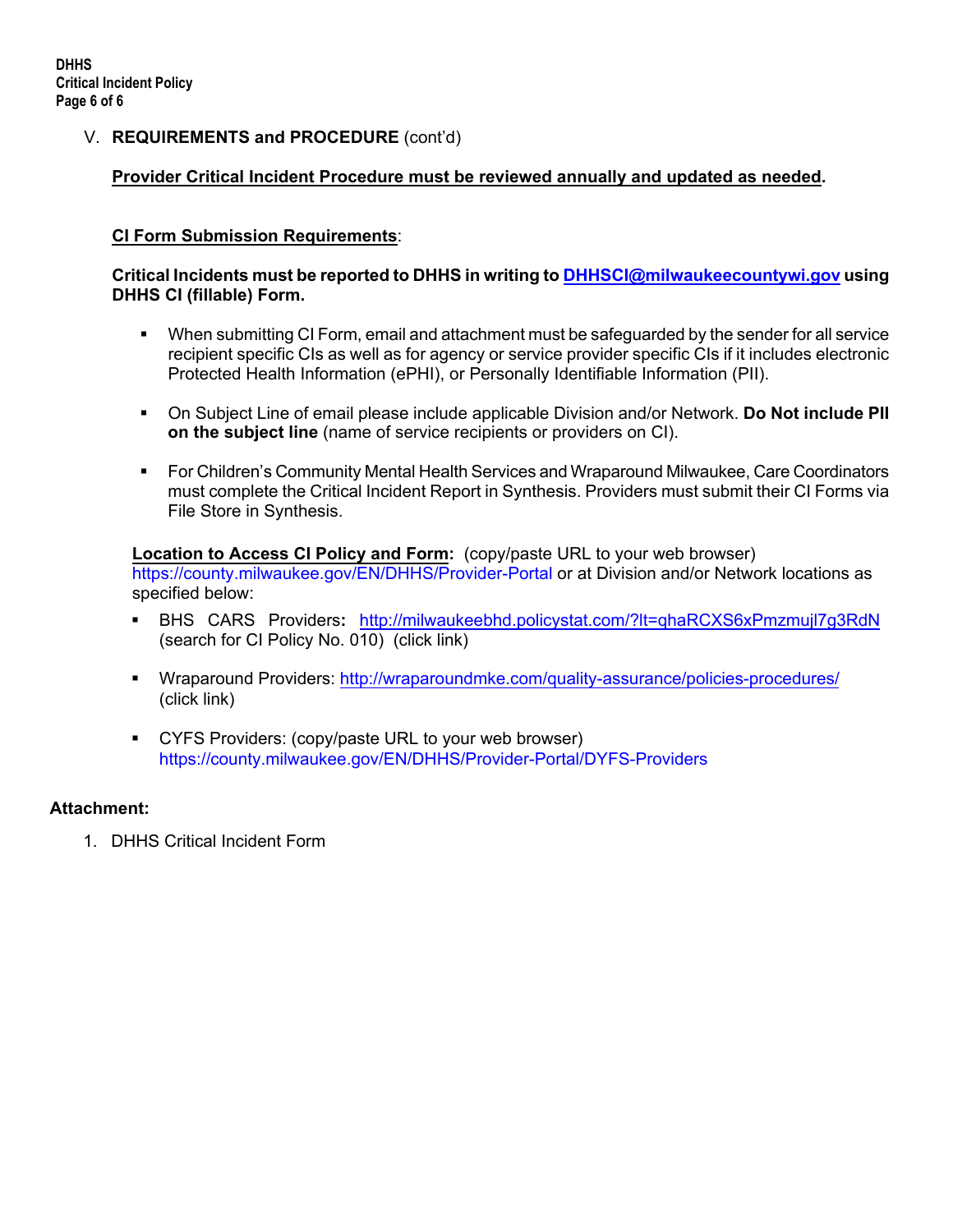

# DHHS CRITICAL INCIDENT FORM

**USE OF FORM** within 24 hours of becoming aware of the critical incident: The CI must be documented on DHHS CI Form.

CI form (**page 1 & 2**) shall be completed and emailed to **[DHHSCI@milwaukeecountywi.gov](mailto:DHHSCI@milwaukeecountywi.gov)** (email must be safeguarded by the sender for all service recipient specific CIs as well as for agency or service provider specific CIs if it includes electronic Protected Health Information (ePHI), or Personally Identifiable Information (PII)). A copy of the completed form shall be placed in the record; agency/personnel or client record. After completing this FORM please be sure to **SAVE** document before closing.

**Check applicable Division and Program/Network below:** 

- 
- ☐ Community Access to Recovery Services (CARS) ☐ Veterans' Services
- ☐ Comprehensive Community Services (CCS) Adults
- 
- ☐ Children's Community Mental Health Services and Wraparound Milwaukee (WM)
- ☐ **Children, Youth & Family Services (CYFS)**
	- ☐ Youth Justice
	- ☐ Birth to Three
	- ☐ Children's Long-Term Support (CLTS) Program
	- ☐ Children's Community Options Program (CCOP)
	- ☐ Multiple Program Involvement

| <b>Agency Name</b>                       | <b>Agency Telephone</b><br><b>Number</b> | Date of Report                                     |  |  |
|------------------------------------------|------------------------------------------|----------------------------------------------------|--|--|
|                                          |                                          |                                                    |  |  |
| <b>Agency Address</b>                    | Date and Location of<br><b>Incident</b>  | Time of<br>AM<br>┐<br>Incident:<br><b>PM</b><br>П. |  |  |
|                                          |                                          |                                                    |  |  |
| All Recipient(s) Involved - Full Name(s) | <b>Staff Involved</b>                    | <b>Signature of Person Reporting</b>               |  |  |
|                                          |                                          |                                                    |  |  |

(Digital Signature in field above required)

# **Event or Situation (Incident) Type – check all that apply:**

- ☐ Any Instance of Abuse or Neglect to Service Recipient by any person including another Service Recipient
- □ Auto Accident
- ☐ Any Credible Allegation of Caregiver Misconduct (as described in DHS 13)
- ☐ Damage to Facility
- ☐ Death
- ☐ Disease Outbreak
- ☐ Environmental Hazard
- ☐ Evacuation or Closure of Facility or Provider Site
- ☐ Fire Setting
- ☐ Law Enforcement Involvement
- ☐ Unfavorable Media Exposure
- ☐ Medication Error
- ☐ Missing Service Recipient
- ☐ Other An Incident of a Critical Nature that may not be identified (i.e., death threat made to a Service Recipient, DSP, or Indirect Staff, etc.)
- ☐ Overdose of Drugs or Alcohol by Service Recipient
- ☐ Owner/admin/board member convicted or being investigated by Gov't Agency
- ☐ Physical Force to Apprehend
- ☐ Physical Injury
- ☐ Physical or Sexual Assault/Misconduct or Commercial Sexual Exploitation/Trafficking
- ☐ Protective Services Contact
- ☐ Suicide Attempt by Service Recipient
- ☐ Service Recipient Restraint and/or Injury to a Service Recipient during a Restraint
- ☐ Violence

# **CYFS Only**

- ☐ Youth damaging, losing and/or stealing the personal property of others, e.g., other youth or staff
- ☐ Property of Youth being damaged, lost and/or stolen
- $\Box$  Death of someone who had a direct connection with youth who is a service recipient
- ☐ **Aging and Disability Services (ADS)** ☐ **Housing Services (HS)**
- ☐ **Behavioral Health Services (BHS)** ☐ **Director's Office/Management Services**
	-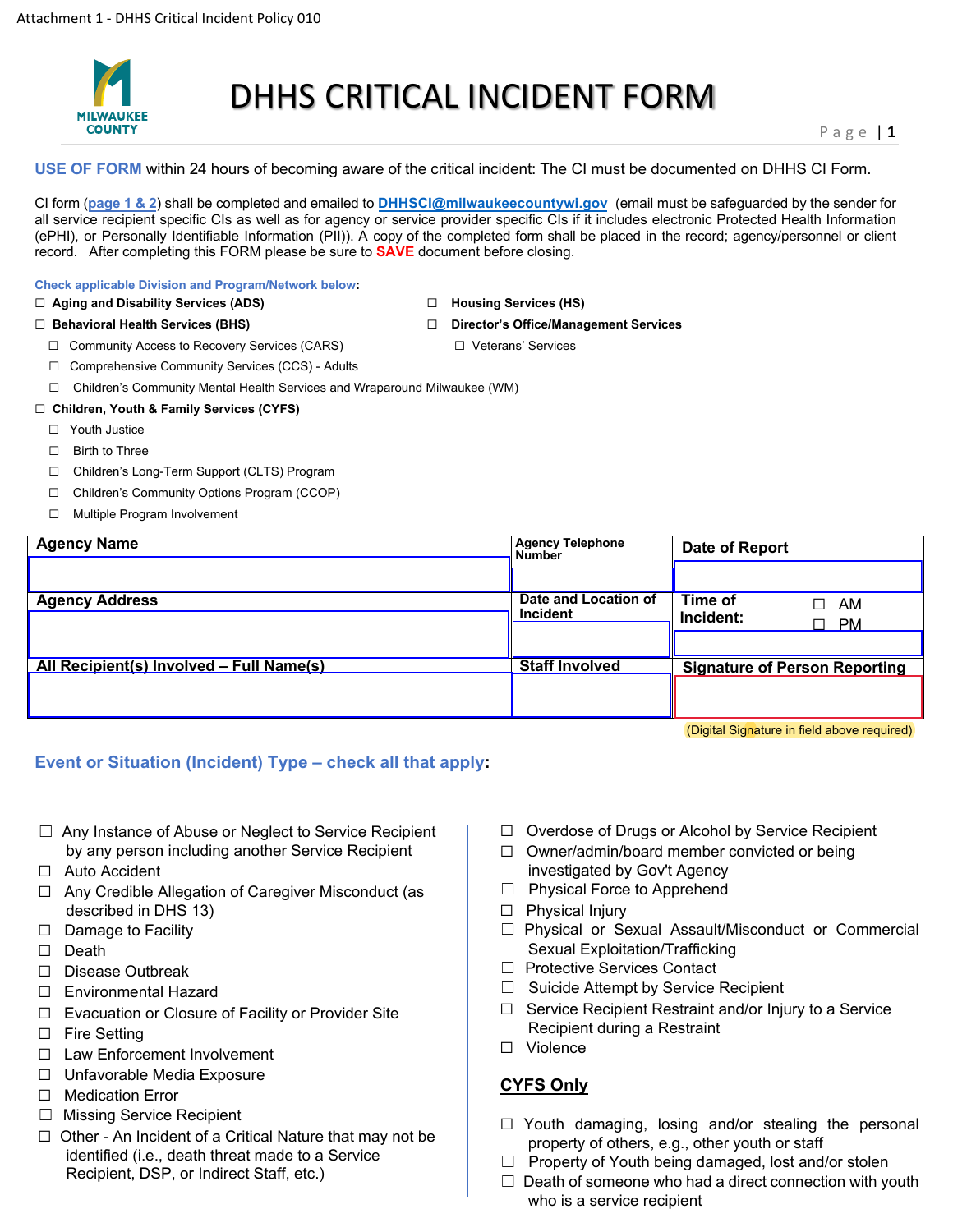

# **COMPLETE BOTH SECTIONS (I and II) OF THIS PAGE**

**I. Summary of Incident –** in space below describe what happened**.** 

**II. Agency Response** – in space below describe agency efforts to respond to the incident thus far.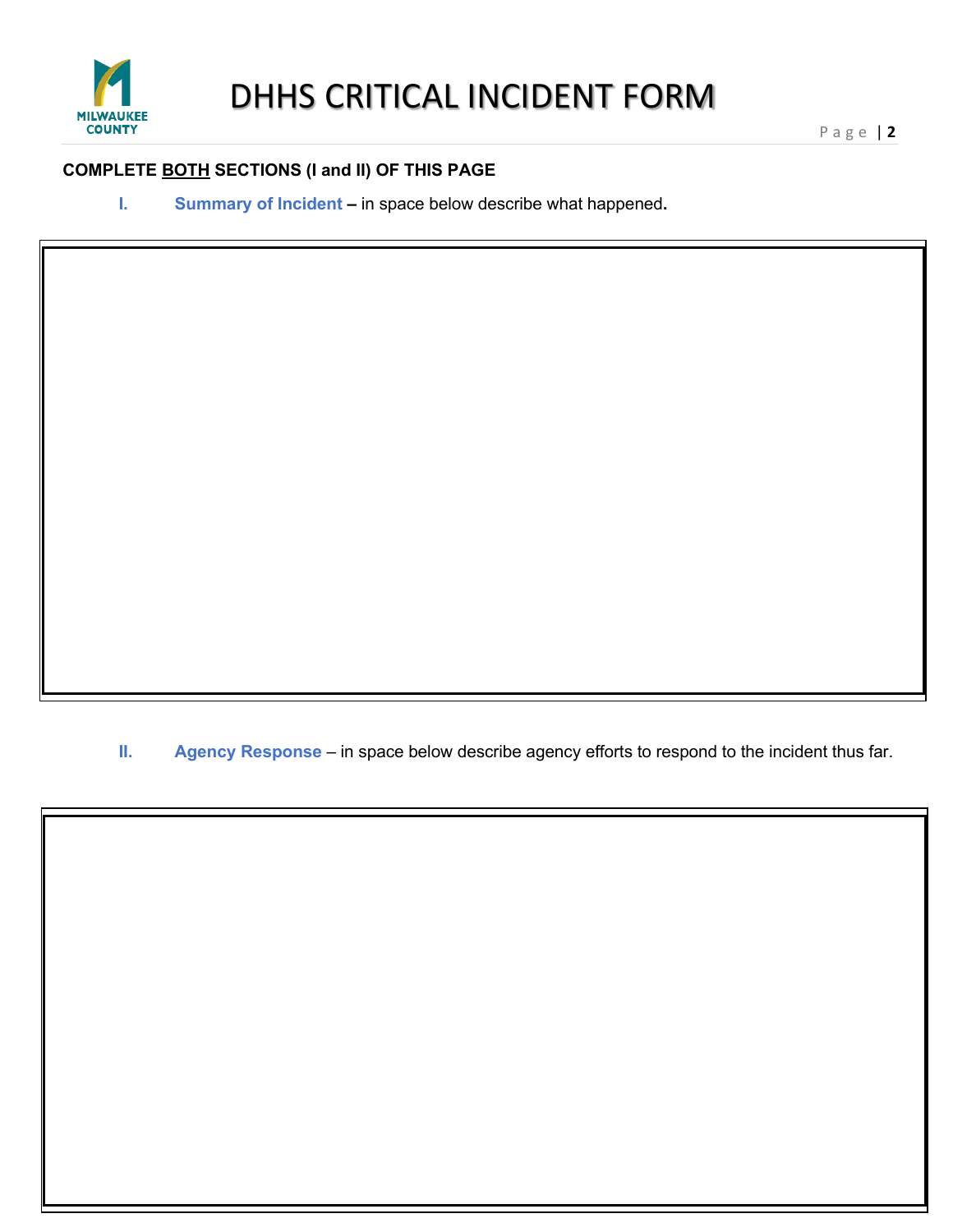# DHHS CRITICAL INCIDENT FORM

# **DEFINITIONS**

**"Critical Incidents" -** defined as any actual or alleged event or situation that jeopardize the health or safety of Service Recipients or of staff.

"**Any Instance of Abuse or Neglect to Service Recipient by any person including another Service Recipient**" - any instance of abuse or neglect to Service Recipient by any person including another Service Recipient.

"**Auto Accident"**- service provider involved in an auto accident with client in the vehicle at the time of the accident.

"**Any credible allegation of Caregiver Misconduct (as described in DHS 13)**" - any credible allegation of caregiver misconduct (as described in DHS 13). [https://docs.legis.wisconsin.gov/code/admin\\_code/dhs/001/13](https://docs.legis.wisconsin.gov/code/admin_code/dhs/001/13)

"**Damage to Facility**"- any damage to the DHHS funded site or facility that the agency is seeking compensation for.

**"Death**" - death that occurs at DHHS funded site, or while enrolled in DHHS funded service. For CARS please also follow "CARS Death Policy."

"**Disease Outbreak"** - an outbreak of a serious communicable disease as defined in DHS 145 Appendix A.

**"Environmental Hazard"** - exposure to a toxin, biohazard, or potentially life-threatening environmental hazard by service recipient that the service provider or agency becomes aware of in the course of providing services from DHHS funded program.

"**Evacuation or Closure of Facility or Provider Site**" - any condition requiring the closure of DHHS funded site or facility requiring the execution of agency's Emergency Management Plan, which necessitates a need to evacuate (other than a fire drill) or remove service recipients.

"**Fire Setting**" – fire setting. For Children's Community Mental Health Services and Wraparound Milwaukee Wraparound only: deliberate act of setting a fire.

"**Law Enforcement involvement**" - law enforcement involvement due to an incident that jeopardizes the health, safety and wellbeing of service recipients or DSP or Indirect Staff.

 "**Unfavorable Media Exposure**" - any event involving law enforcement or first responders that could result in unfavorable media exposure/publicity (e.g., published or broadcasted) – see section V. for further follow-up requirements. For Children's Community Mental Health Services and Wraparound Milwaukee only –follow Media Protocol.

"**Medication Error**" - a medication administration error with significant consequence e.g., need for consultation with a doctor, ER visit, etc.

**"Missing service recipient**" - missing person's report filed with law enforcement and/or for Housing Services only – law enforcement requested to perform a wellness check. For CYFS only – follow requirements per CYFS CI Policy No. 10 and Missing Youth Policy No. 26. For Children's Community Mental Health Services and Wraparound Milwaukee only – follow Runaway/Missing protocol.